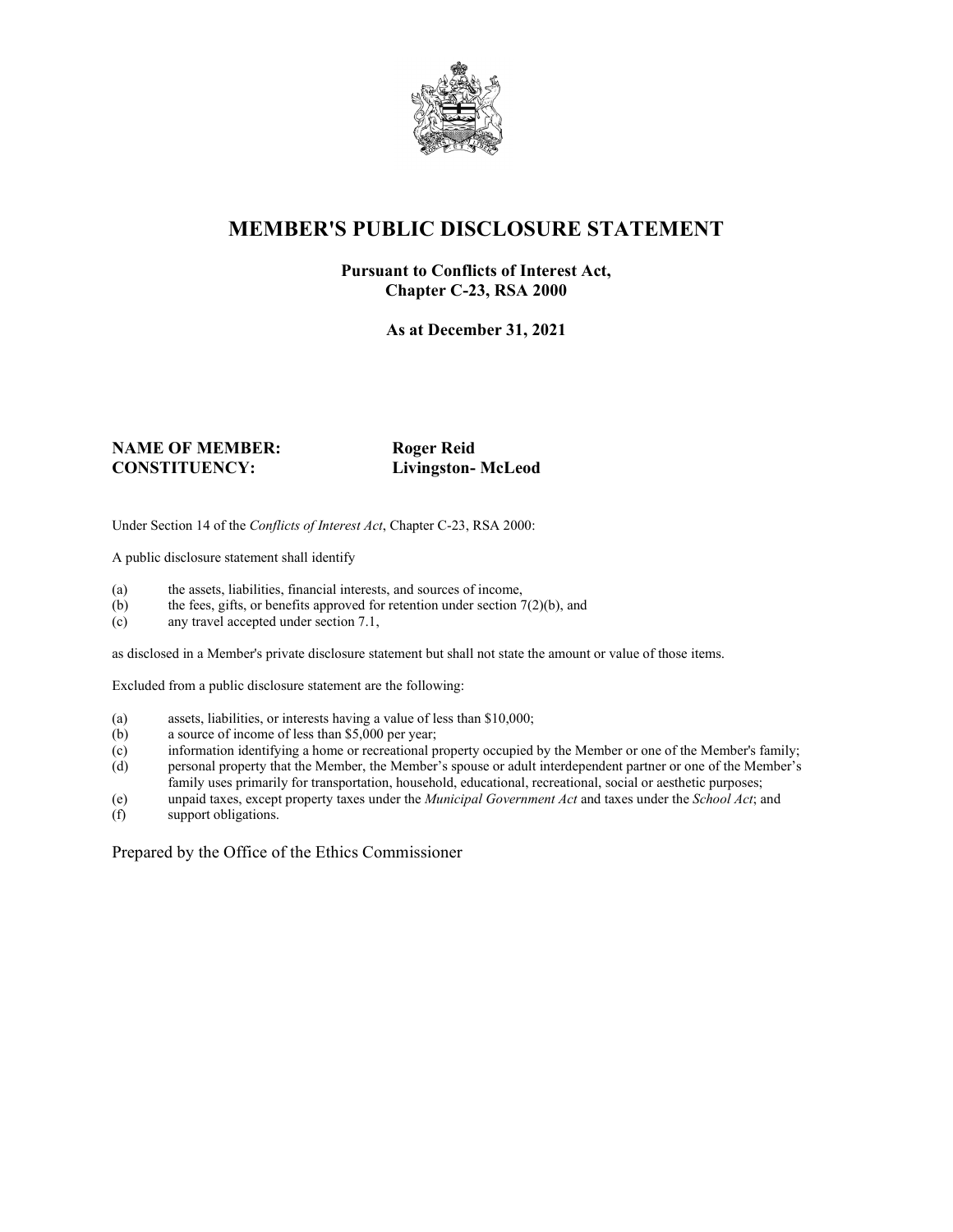# **FORM 1: MEMBER (Roger Reid)**

| <b>INCOME</b>                                                                                   |                                                                                                                                              |  |
|-------------------------------------------------------------------------------------------------|----------------------------------------------------------------------------------------------------------------------------------------------|--|
| <b>Source</b>                                                                                   | <b>Nature of Income</b>                                                                                                                      |  |
| <b>Province of Alberta</b>                                                                      | MLA Indemnity                                                                                                                                |  |
| 1430499 Alberta Ltd. an 1597199 Alberta Ltd.                                                    | Dividends and rental incceom                                                                                                                 |  |
| Rent                                                                                            | Rental Income                                                                                                                                |  |
| <b>ASSETS</b>                                                                                   |                                                                                                                                              |  |
| <b>Real Property</b>                                                                            | Primary Residence                                                                                                                            |  |
| <b>Bank, Trust Company or Other Financial</b><br><b>Institution</b>                             | n/a                                                                                                                                          |  |
| <b>Publicly Traded Securities (stocks and bonds)</b><br>and Registered Retirement Savings Plans | Apple Inc, Toronto Dominion Bank, TD US<br>Index c\$- E/NL TD DJIA Index C\$-E/NL Frac,<br>Vanguard Growth ETF PTFL, Vanguard All EQ<br>ETF, |  |
| <b>Canada Savings Bonds, Guaranteed</b><br><b>Investment Certificates</b>                       | n/a                                                                                                                                          |  |
| <b>Mutual Funds</b>                                                                             | n/a                                                                                                                                          |  |
| <b>Annuities and Life Insurance Policies</b>                                                    | RBC, MLA Group Plan                                                                                                                          |  |
| <b>Pension Rights</b>                                                                           | n/a                                                                                                                                          |  |
| <b>Other Assets</b>                                                                             | n/a                                                                                                                                          |  |
| <b>Gifts and Personal Benefits</b>                                                              | n/a                                                                                                                                          |  |
| <b>Travel on Non-commercial Aircraft</b>                                                        | n/a                                                                                                                                          |  |
| <b>LIABILITIES</b>                                                                              |                                                                                                                                              |  |
| <b>Mortgages</b>                                                                                | TD Bank                                                                                                                                      |  |
| <b>Loans or Lines of Credit</b>                                                                 | n/a                                                                                                                                          |  |
| <b>Guarantees</b>                                                                               | n/a                                                                                                                                          |  |
| Other                                                                                           | Rent                                                                                                                                         |  |
| <b>FINANCIAL INTERESTS</b>                                                                      |                                                                                                                                              |  |
| 1430499 Alberta Ltd., 1597199 Alberta Ltd.                                                      |                                                                                                                                              |  |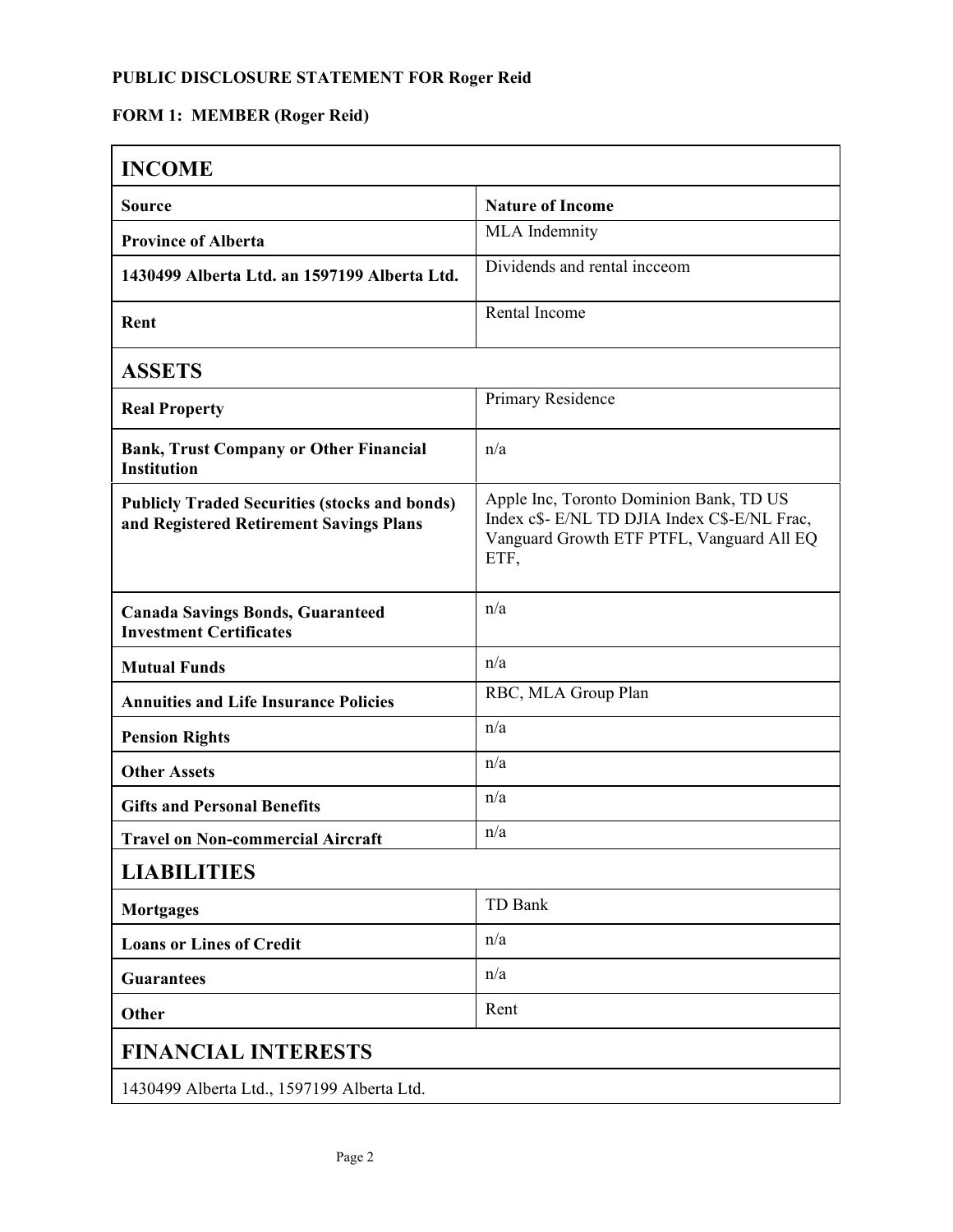## **FORM 2: MEMBER'S SPOUSE/ADULT INTERDEPENDENT PARTNER (Darleen Reid)**

| <b>INCOME</b>                                                                                   |                                                                                                                                                            |
|-------------------------------------------------------------------------------------------------|------------------------------------------------------------------------------------------------------------------------------------------------------------|
| <b>Source</b>                                                                                   | <b>Nature of Income</b>                                                                                                                                    |
| 1430499 Alberta Ltd.                                                                            | <b>Employment</b> Income                                                                                                                                   |
| Investments                                                                                     | Dividends                                                                                                                                                  |
| <b>ASSETS</b>                                                                                   |                                                                                                                                                            |
| <b>Real Property</b>                                                                            | Joint with Spouse                                                                                                                                          |
| <b>Bank, Trust Company or Other Financial</b><br><b>Institution</b>                             | <b>ATB</b>                                                                                                                                                 |
| <b>Publicly Traded Securities (stocks and bonds)</b><br>and Registered Retirement Savings Plans | Toronto Dominion Bank, Vanguard Growth ETF<br>PTFL, TD US Index C\$-E/NLFrac, TD DJIA<br>Index C\$-E/NLFrac,, Vanguard All EQ ETF,<br>RBC, Microsoft Corp, |
| <b>Canada Savings Bonds, Guaranteed</b><br><b>Investment Certificates</b>                       | n/a                                                                                                                                                        |
| <b>Mutual Funds</b>                                                                             | n/a                                                                                                                                                        |
| <b>Annuities and Life Insurance Policies</b>                                                    | <b>RBC</b> Insurance                                                                                                                                       |
| <b>Pension Rights</b>                                                                           | n/a                                                                                                                                                        |
| <b>Other Assets</b>                                                                             | n/a                                                                                                                                                        |
| <b>Gifts and Personal Benefits</b>                                                              | n/a                                                                                                                                                        |
| <b>LIABILITIES</b>                                                                              |                                                                                                                                                            |
| <b>Mortgages</b>                                                                                | Joint with Spouse                                                                                                                                          |
| <b>Loans or Lines of Credit</b>                                                                 | n/a                                                                                                                                                        |
| <b>Guarantees</b>                                                                               | n/a                                                                                                                                                        |
| Other                                                                                           | n/a                                                                                                                                                        |
| <b>FINANCIAL INTERESTS</b>                                                                      |                                                                                                                                                            |
| 1597199 Alberta Ltd.                                                                            |                                                                                                                                                            |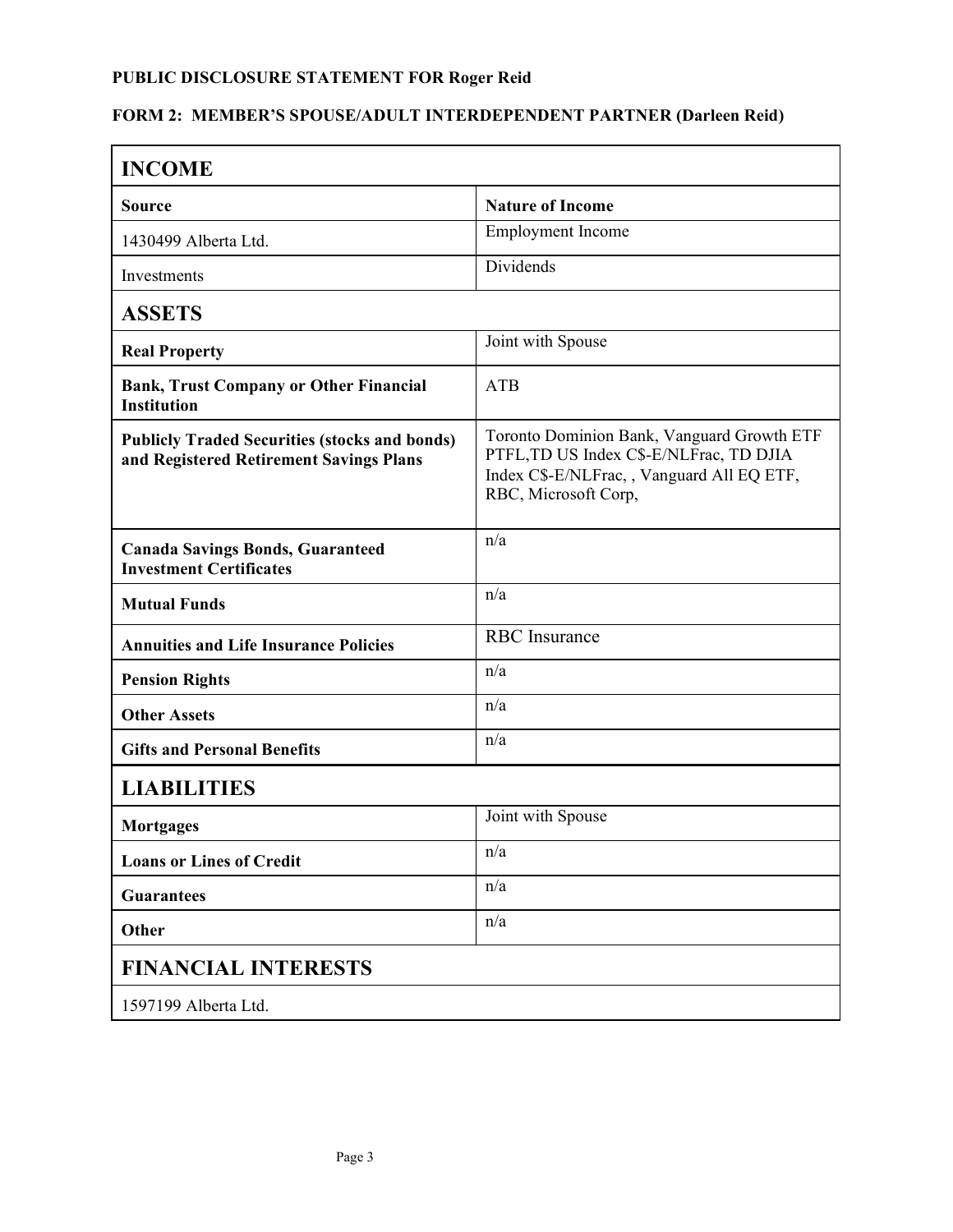# **FORM 4: PRIVATE CORPORATIONS (1430499 Alberta Ltd: Tim Horton's franchise)**

| <b>INCOME</b>                                                                                   |                                                               |  |
|-------------------------------------------------------------------------------------------------|---------------------------------------------------------------|--|
| <b>Source</b>                                                                                   | <b>Nature of Income</b>                                       |  |
| Clients                                                                                         | <b>Sales</b>                                                  |  |
| <b>ASSETS</b>                                                                                   |                                                               |  |
| <b>Real Property</b>                                                                            | Nanton                                                        |  |
| <b>Bank, Trust Company or Other Financial</b><br><b>Institution</b>                             | n/a                                                           |  |
| <b>Publicly Traded Securities (stocks and bonds)</b><br>and Registered Retirement Savings Plans | n/a                                                           |  |
| <b>Canada Savings Bonds, Guaranteed</b><br><b>Investment Certificates</b>                       | n/a                                                           |  |
| <b>Mutual Funds</b>                                                                             | n/a                                                           |  |
| <b>Annuities and Life Insurance Policies</b>                                                    | n/a                                                           |  |
| <b>Pension Rights</b>                                                                           | n/a                                                           |  |
| <b>Other Assets</b>                                                                             | Inventory, accounts receivable, equipment and<br>furnishings. |  |
| <b>LIABILITIES</b>                                                                              |                                                               |  |
| <b>Mortgages</b>                                                                                | n/a                                                           |  |
| <b>Loans or Lines of Credit</b>                                                                 | n/a                                                           |  |
| <b>Guarantees</b>                                                                               | n/a                                                           |  |
| Other                                                                                           | Rent, supplies and salaries                                   |  |
| <b>FINANCIAL INTERESTS</b>                                                                      |                                                               |  |
| n/a                                                                                             |                                                               |  |